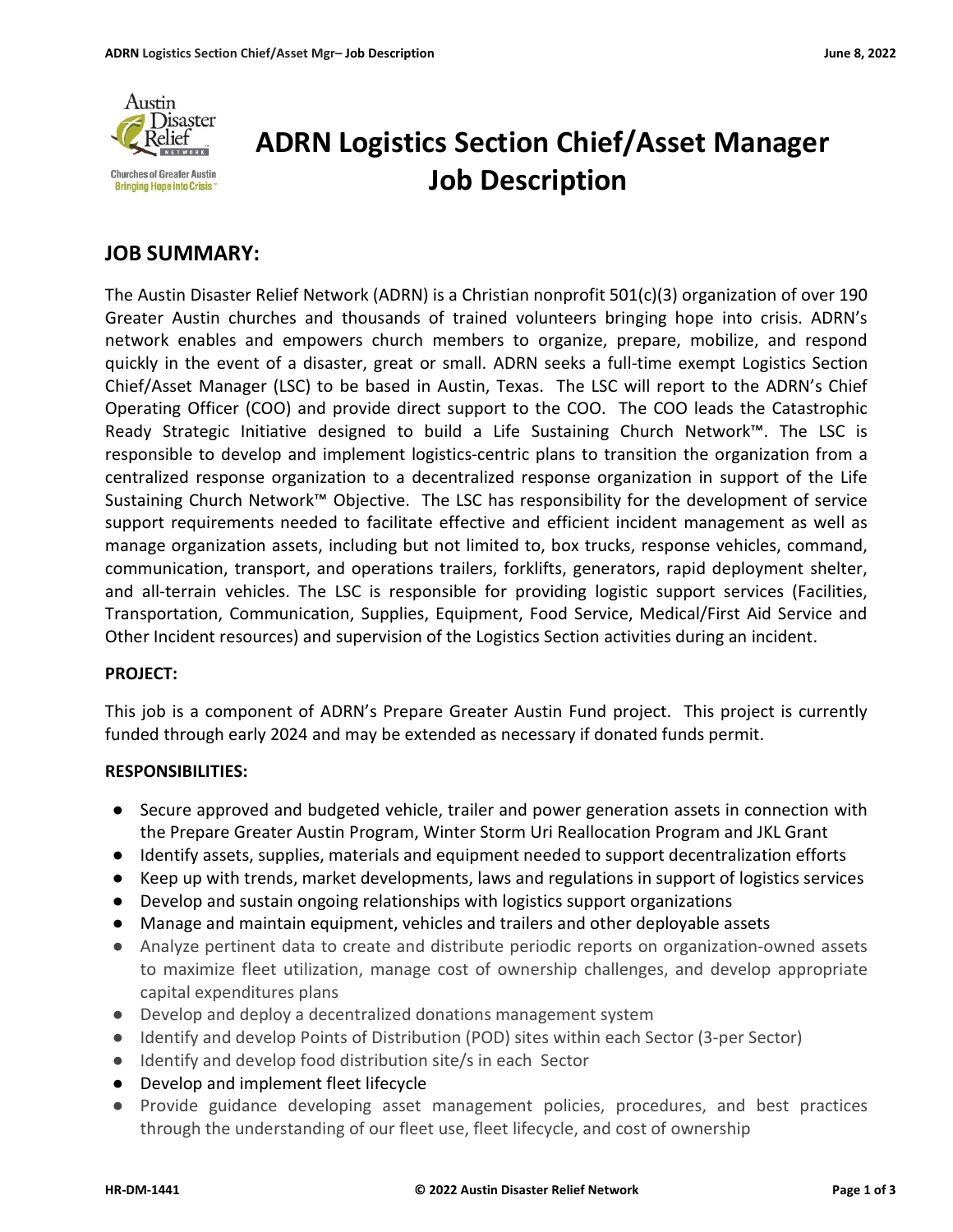- Participate and provide input to capital budget development
- Manage all incident logistics
- Identify anticipated and known incident service and support requirements
- Ensure and oversee development of communications, medical and traffic plans as required
- Oversee demobilization of Logistics Section and associated resources
- Provide risk management and liability insurance support to COO and CFO

### QUALIFICATIONS:

- Strong knowledge in the area of logistics equipment maintenance, construction equipment service department operational procedures and processes.
- A post-secondary-school degree or certification (preferred)
- Experience in an emergency-management or disaster-response related field (preferred)
- Experience working in the nonprofit sector (preferred)
- Completed FEMA's independent study classes IS-100, IS-200, and IS-700
- Have demonstrable content development and writing skills
- Have well-developed interpersonal skills
- Have strong time-management and organizational skills
- Proven ability to drive process improvement, including the effective use of technology and automation.
- Have the ability to be flexible and work efficiently in a sometimes rapidly changing environment
- Must be able to work flexible hours beyond the normal schedule when necessary
- Have the ability to prioritize assigned duties and accomplish within allotted timeframes
- Understanding, influencing, and serving others are important attributes in this position
- Have the maturity and ability to discuss difficult situations, both work expectations and any survivor interactions/stories, with management
- Demonstrable skills with and/or ability to quickly learn software applications utilized by ADRN:
	- o Microsoft Suite applications (Word, Excel, PowerPoint, etc.)
		- o Google Workspace (Docs, Sheets, Slides, Drive etc.)
		- o Adobe (Acrobat Pro)
		- o Slack communication platform
		- o ASANA workflow management platform
		- o Others as needed

#### WORK ENVIRONMENT:

- This is an onsite office-based position at ADRN HQ, with the ability to work from home up to 1- 2 days per week with COO permission.
- The physical demands of the job are those typical of an office environment.
- Employees may be asked to participate in field response efforts when the organization is supporting active disaster responses.

#### KEY EXPERIENCE:

- Excellent interpersonal skills
- Resourceful and innovative problem-solving skills
- Incident Command System leadership

#### ORGANIZATIONAL EXPECTATIONS of STAFF: